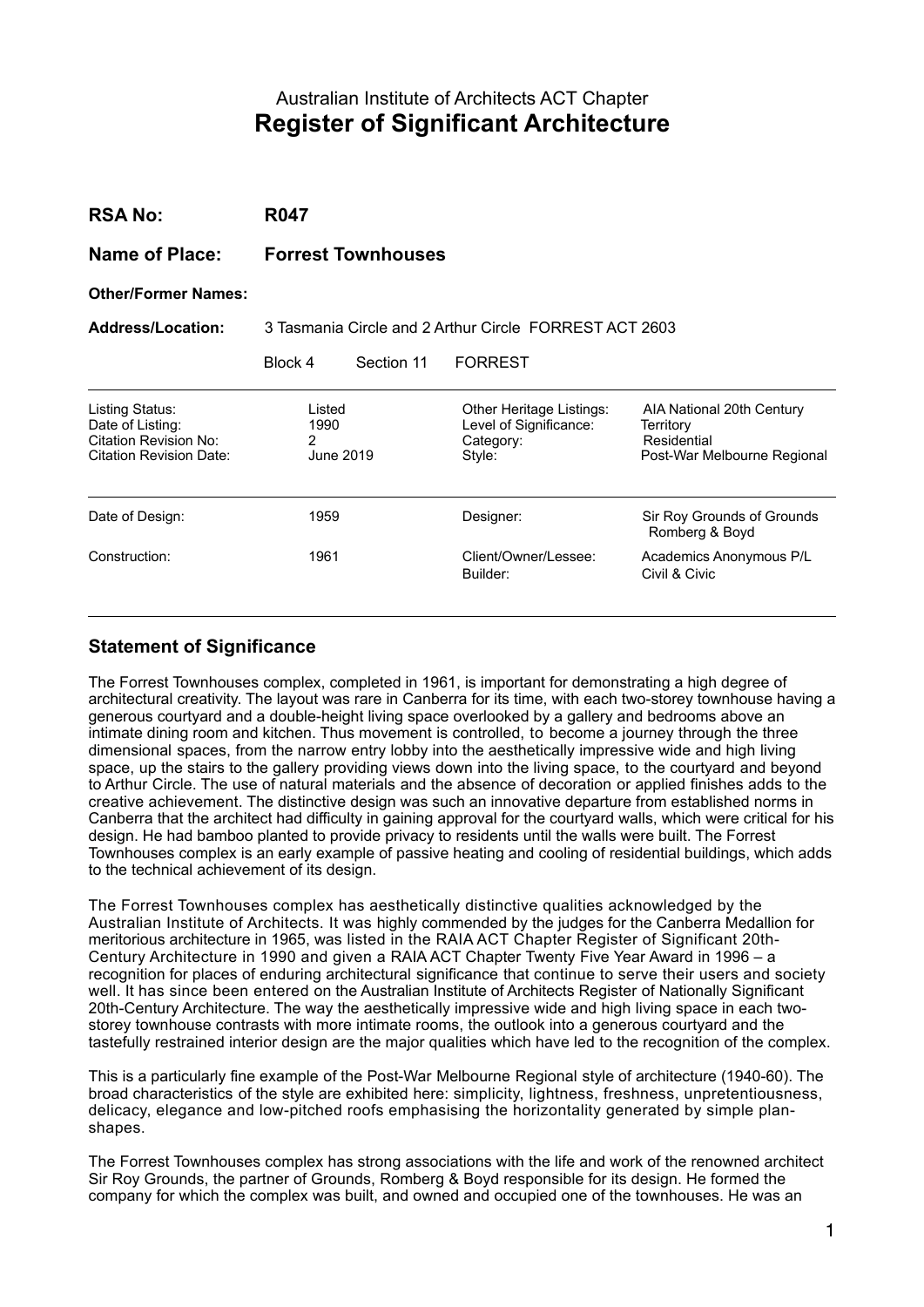indomitable force in Melbourne architecture and important to the history of the ACT, principally as the architect of the iconic Shine Dome, formerly named the Academy of Science. The complex also has special associations with Grounds, Romberg & Boyd, the firm of architects which, although based in Melbourne, has been most important to the history of the ACT for being responsible for many of its mid-20th century buildings of high architectural quality.

## **Description**

 $\overline{a}$ 

A complex of five two-storey townhouses, a bed-sitter flat and a single-storey townhouse. They are constructed of unpainted load-bearing concrete-block walls, concrete floors and steel and timber-framed low-pitched roofs. The timber-framed glazing is generally painted white externally. The original internal finishes throughout were restrained: face concrete-block walls, limed ash joinery and paneling, cork-tiled and carpeted floors and compressed-straw ceilings with exposed rafters and beams. The window walls had full-height blinds. Some oriental influence is apparent in the design of the buildings, particularly the hessiancovered large sliding doors and the planting. The architect's choice of bamboo to screen the courtyard walls arose from this influence.

The two-storey townhouses face Arthur Circle, with high courtyard walls set on the north property boundary. The northern facade of each townhouse has floor to ceiling timber-framed glazing with a wide roof overhang. Each southern facade faces onto the vehicle circulation area, entered from Tasmania Circle. The fenestration of the southern facades is a repetitive rhythm of square timber-framed windows with the upperlevel windows extending to the underside of the fascia. The smaller bathroom windows are behind block grilles, as are ground floor windows to the western and eastern units.

Each two-storey townhouse is entered via a lobby into a north-facing double-height full-width living space. To the south of this space is a shower/toilet, a kitchen and a dining room screened by sliding timber doors. The living space is overlooked from the upper level, which is accessed via a carpeted concrete stair along a party wall. The stair is set behind a timber-lined balustrade wall with cupboards. At the upper level, a gallery-cum-study extends across in front of a bathroom and dressing area located between two bedrooms, each with south-facing windows. Thus movement is controlled, to become a journey through the three dimensional space, taking in varying views from the entry lobby, across the living space, up the stairs to the gallery looking down into the living space and out to the courtyard and beyond to Arthur Circle.

The bed-sitter flat is attached to the eastern-most townhouse and its roof is extended over carports to the single-storey two-bedroom townhouse, which also has a living space with floor to ceiling glazing facing into a courtyard.

The Forrest Townhouses complex is an early example of passive heating and cooling of a residential building. The large north-facing window walls allow in the low winter sun for its heat to be retained in the concrete floors and walls, while the high summer sun is excluded by the broad overhanging roofs. When needed, cooling is possible in the evenings by opening the sliding doors for any hot air to be rapidly swept out by opening skylight vents. Originally there was also a cooling system which ran water over the steel roof, but it has been removed.

The Forrest Townhouses complex is a particularly fine example of the Post-War Melbourne Regional style (1940-60) of architecture. The broad characteristics of the style are exhibited here: simplicity, lightness, freshness, unpretentiousness, delicacy, elegance and low-pitched roofs emphasising the horizontality generated by simple plan-shapes. Particular style indicators exhibited are steel roofing, long unbroken roof lines, wide roof overhangs, narrow roof edges and glass walls with regularly spaced timber mullions. A characteristic of the construction exhibited is making use of the availability of then new materials, particularly compressed straw ceiling panels and quality face concrete blocks. The complex has a cubiform overall shape, which is a characteristic of the Post-War International style (1940-1960), a style generally seen in large-scale buildings. Architects who designed in the Melbourne Regional style aimed at providing south-eastern Australia with a brand of modernism, in houses and other buildings of domestic scale, more palatable than that of the International style.<sup>[1](#page-5-0)</sup>

## **Condition**

<span id="page-1-0"></span> $\overline{a}$ 

The townhouses are well maintained and are in good condition, but there have been internal alterations.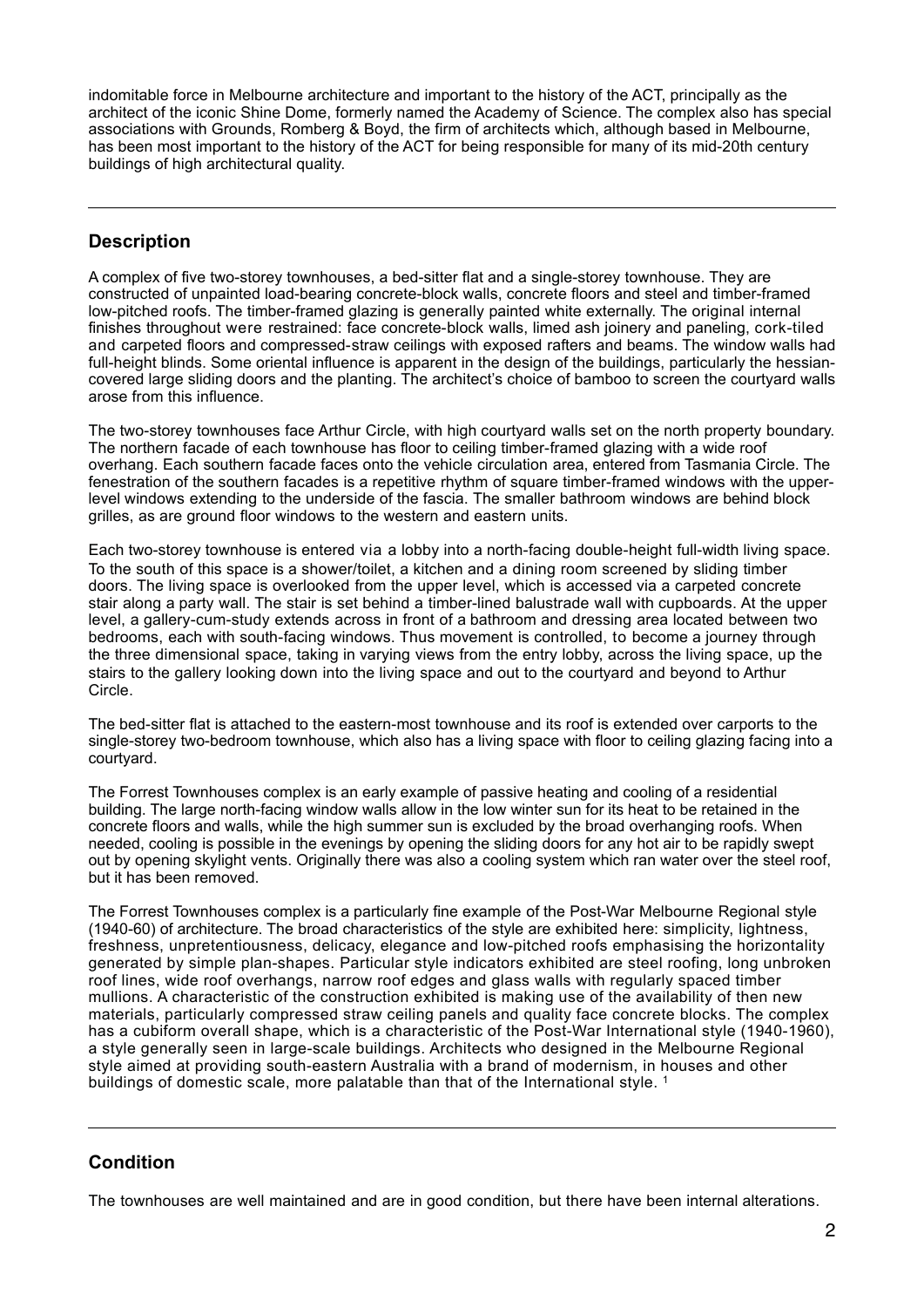Some residents have replaced the simple original materials with expensive marble and the like. In the central townhouse, the gallery has been extended along the party wall opposite the stairs. Throughout the townhouses, the original cork floor tiles, affected by the underfloor heating, have mostly been replaced by carpet. The large sliding doors have been removed from some units. Some steelentry gates have been added. The roof-top water-cooling system has been removed.  $2$  The bamboo, planted in 1961 to screen the courtyards, was substantially removed after the courtyard walls were approved. Most of the external walls of the townhouses are now vine-covered.

### **Background/History**

<span id="page-2-0"></span> $\overline{a}$ 

In 1951 block 4, section 11, Forrest was intended for Australian National University staff flats, to complement those planned and since built opposite. By 1958 the project had not proceeded and the university agreed to the Department of the Interior approving a lease to Academics Anonymous Pty Ltd., a company formed by the architect Sir Roy Grounds (1905-1981) of Grounds, Romberg & Boyd, who needed a base in Canberra while the firm's Australian Academy of Science and other projects were being built. Grounds was the partner responsible for the design of the townhouses. Grounds and Professor James (Jim) Davidson (1915-73), of the ANU Research School of Pacific Studies, were directors of the company. [3](#page-5-2)

<span id="page-2-1"></span>The architecture of the two-storey townhouses appears to have been influenced by the work of the great Swiss architect Le Corbusier in the 1920s, particularly versions of his "model house", named *Maison Citrohan*. The best examples are row houses, having large living rooms contrasting with smaller rooms, in the Weissenhof Estate, Stuttgart, Germany, built in 1927. The way the single-storey townhouse in the Forrest complex relates to its courtyard recalls such an arrangement in the influential "Country House for a Bachelor" by the pioneer modern architect Mies van der Rohe erected at the Berlin Building Exposition of 1931.

<span id="page-2-5"></span><span id="page-2-4"></span><span id="page-2-3"></span><span id="page-2-2"></span>Construction was completed in 1961 by Civil and Civic, a leading Sydney building company which was becomingestablished in Canberra. <sup>[4](#page-5-3)</sup> The work was supervised by Theo Bischoff, a local architect who had studied under Grounds. Of the five two-storey townhouses, one was for Grounds, another for Davidson, a third for Colonel A. H. Gibson of Melbourne, a retired army officer, and the easternmost townhouse was leasedto local architectural firms, <sup>[5](#page-5-4)</sup> Scollay, Bischoff & Pegrum from 1965 to 1968, then by Bischoff alone.<sup>6</sup> The bedsitter to the rear of this townhouse had an interconnecting door, allowing it to be either combined with the townhouse or let separately. <sup>7</sup> It was initially used as the Canberra office of Grounds, Romberg & Boyd. <sup>[8](#page-5-7)</sup> The single-storey townhouse was, at first, the family residence of the firm's full-time assistant, Friedrich (Fritz) Suendermann, who had been responsible for the working drawings. The courtyard walls built on the Arthur Circle boundary line were a departure from the Garden City planning which was the dominant philosophy for Canberra.  $9$  They were demolished in 1961 for contravening building by-laws. Bamboo, chosen by Grounds, was then planted to provide some privacy to the residents. The walls were later approved and rebuilt. [10](#page-5-9)

<span id="page-2-8"></span><span id="page-2-7"></span><span id="page-2-6"></span>The townhouses have been occupied by many distinguished residents. Federal minister Sir David Fairbairn (1917-1994) lived here in the 1970s and in retirement from 1980. Prime Minister Sir William and Lady McMahon owned and have occupied the single-storey townhouse. The architect of Parliament House, Aldo Giurgola AO (1920-2016) owned the western-most townhouse for several years in the 1980s. The businessman/developer Terry Snow AM has lived in one of the townhouses, as have various academics, including Professor Judith Brine AM, past Dean and head of the University of Canberra's Faculty of Environmental Design. [11](#page-5-10)

<span id="page-2-10"></span><span id="page-2-9"></span>The Forrest Townhouses complex received no architecture award when it was new and commonly referred to as flats or home units. When the time came in 1965 for it to be considered, only single family houses qualified for the RAIA ACT Chapter Canberra Medallion meritorious architecture. The press reported "although not eligible…for an award, the judges highly commended the flats in Arthur Circle, designedby Grounds, Romberg and Boyd, of Melbourne." <sup>12</sup> The Forrest Townhouses complex was listed in the RAIA ACT Chapter Register of Significant 20th-Century Architecture in 1990 and given a RAIA ACT Chapter Twenty Five Year Award in 1996 – a recognition for places of enduring architectural significance that continue to serve their users and society well. It has since been entered on the Australian Institute of Architects Register of Nationally Significant 20th-Century Architecture.

## **Sir Roy Grounds and Grounds, Romberg & Boyd**

Sir Roy Burman Grounds (1905-1981) graduated from the University of Melbourne Architectural Atelier, travelled to England in 1929, and on to the USA. He worked in New York, then in Hollywood, designing sets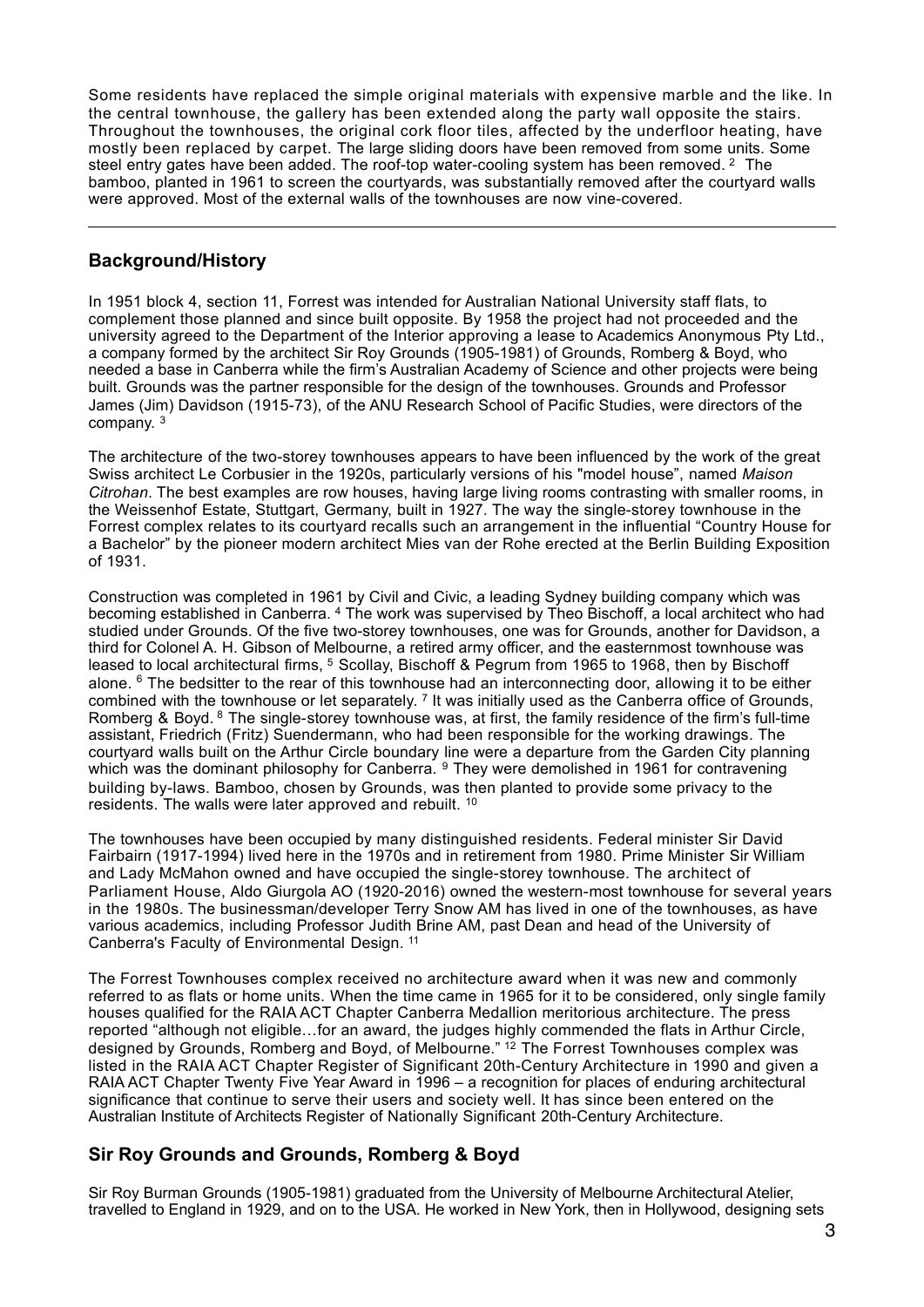for MGM and RKO. Here he encountered the modernist architecture of Richard Neutra. Back in Australia, he and Geoffrey Mewton won several prizes for strongly modernist designs in the Melbourne Centenary Homes Competition (1934). Grounds completed several homesteads, flats and houses before working in England for the notable Australian architect Raymond McGrath. In 1940 he was back in Melbourne, designing flats with open plans and flat roofs, then buildings for the RAAF during WWII. In the 1950s he was designing houses using primary shapes for their plan outlines, which sparked a debate on functionalism verses formalism, duringwhich Grounds claimed they asserted order and repose. <sup>[13](#page-5-12)</sup> His own house in Toorak (1953), with a circular courtyard within a square open plan, one of the most celebrated works of modernist domestic architecture of the mid 20th century in Victoria, won the first post-war Victorian Architectural Medal. Grounds built a string of units attached to the rear of this house, three of which have double-height living spaces with tallwindow walls facing courtyard gardens.  $14$  They are prototypes for his Forrest townhouses.

<span id="page-3-1"></span><span id="page-3-0"></span>Grounds, while deputy head of the University of Melbourne architecture school (1948-52), taught with Frederick Romberg (1913-1992) and Robin Boyd (1919-1971). The three formed the renowned Grounds, Romberg & Boyd partnership in 1953. As each was a talented designer, projects were usually retained by individual partners. Grounds extended his ideas for geometric houses to the circular plan of the domed Australian Academy of Science (renamed the Shine Dome) in Canberra (1956-9). He won a limited competition for its design and it is now one of the city's few internationally significant buildings. The firm briefly operated a Canberra branch office at the Forrest Townhouses in 1961. Notable contributions by Grounds, Romberg and Boyd to Canberra's domestic architecture while in partnership include the Fenner house, Red Hill (1954), which won the prestigious 1956 Sulman Award; Manning Clark House, Tasmania Circle, Forrest (1952-60), both designed by Boyd, and three houses in Vasey Crescent, Campbell, (1961) by Grounds. Other significant buildings completed in the ACT include the Holy Trinity Lutheran Church, Turner (1959-62) by Romberg and the CSIRO Phytotron, Acton (1962) by Grounds. After the partnership broke up came the ANU Botany Building (1968), by Grounds, the ANU Zoology Building (1963-8) by Boyd and the Winston Churchill Memorial Trust Headquarters, Braddon, (1968-72) by Boyd and Romberg. <sup>[15](#page-5-14)</sup>

<span id="page-3-2"></span>In 1959 the firm was awarded the commission to design the National Gallery of Victoria and Cultural Centre, with Grounds the architect in charge. When Boyd and Romberg were mildly critical of the preliminary designs, relations between the partners became strained. In 1962 Grounds left the partnership, taking the commission with him. He devoted the next twenty years of his life to this major project. The gallery was completed in 1968 and the Arts Centre in 1984. After leaving the partnership, Grounds contributed further to Canberra's domestic architecture with the Nicholson house, 24 Cobby Street, Campbell (1963-4), and the Sir Otto Frankel house (4 Cobby Street), Campbell, (1969-70). [16](#page-5-15)

<span id="page-3-4"></span><span id="page-3-3"></span>Grounds was a key practitioner of the Post-War Melbourne Regional style of architecture (c1940-1960). [17](#page-5-16) His understanding of the style arose from him having a close association with Robin Boyd, the author of Victorian Modern in 1947, the book which helped establish the style. In 1968 Grounds was awarded the RAIA Gold Medal, the highest honour the institute can bestow, and was knighted in the same year. The architecture critic Jennifer Taylor has written of him "From his early houses to (the) last completed works Grounds was an indomitable force in Melbourne architecture…In this country he ranks as one of the most challenging and commanding architects of his time." [18](#page-5-17)

#### **Analysis against the criteria in the Heritage Act 2004 set out in the ACT Heritage Council Heritage Assessment Policy document dated March 2018**

<span id="page-3-5"></span> $\overline{a}$ 

The Forrest Townhouses complex has been assessed against the heritage significance criteria and found to have heritage significance when assessed against three criteria: (d) (e) (f) and (h).

(d) Importance in demonstrating the principal characteristics of a class of cultural or natural places or objects

The Forrest Townhouses complex is a particularly fine example of the Post-War Melbourne Regional style of architecture (1940-60). The broad characteristics of the style are exhibited here: simplicity, lightness, freshness, unpretentiousness, delicacy, elegance and low-pitched roofs emphasising the horizontality generated by simple plan-shapes. Particular style indicators exhibited are steel roofing, long unbroken roof lines, wide roof overhangs, narrow roof edges and glass walls with regularly spaced timber mullions. A characteristic of the construction of buildings in this style is making use of the availability of then new materials, notably compressed straw ceiling panels and quality face concrete blocks. All these characteristics and indicators have high integrity.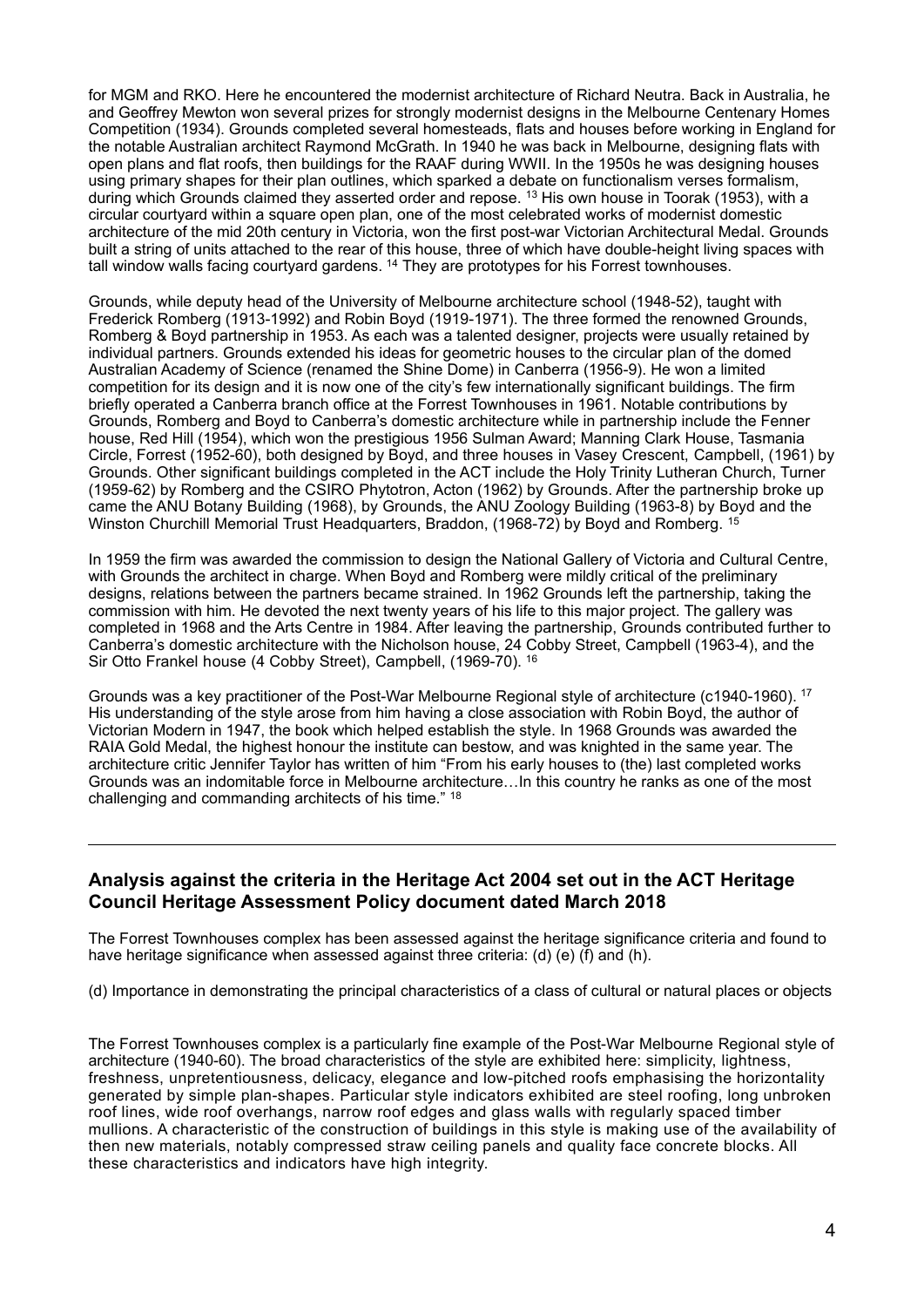(e) Importance in exhibiting particular aesthetic characteristics valued by the ACT community or a cultural group in the ACT

The Forrest Townhouses complex has aesthetically distinctive qualities acknowledged by the Australian Institute of Architects. It was highly commended by the judges for the Canberra Medallion for meritorious architecture in 1965, listed in the RAIA ACT Chapter Register of Significant 20th-Century Architecture in 1990 and given a RAIA ACT Chapter Twenty Five Year Award in 1996 – a recognition for places of enduring architectural significance that continue to serve their users and society well. It has since been entered on the Australian Institute of Architects Register of Nationally Significant 20th-Century Architecture. The way the aesthetically impressive wide and high living space in each two-storey townhouse contrasts with more intimate rooms, the outlook into a generous courtyard and the tastefully restrained interior design are the major qualities which have led to the recognition of the complex.

(f) Importance in demonstrating a high degree of creative or technical achievement for a particular period

The Forrest Townhouses complex, completed in 1961, is important for demonstrating a high degree of creative achievement by its architect apparent in the design of this distinctive group of townhouses. They were laid out in a manner rare in Canberra, with each two-storey townhouse having a generous courtyard and a double-height living space overlooked by a gallery and bedrooms, above an intimate dining room and kitchen. Thus movement is controlled, to become a journey through the three dimensional spaces, from the narrow entry lobby into the aesthetically impressive wide and high living space, up the stairs to the gallery providing views down into the living space, to the courtyard and beyond to Arthur Circle. The use of natural materials and the absence of decoration or applied finishes adds to the creative achievement. The distinctive design was such an innovative departure from established norms in Canberra that the architect had difficulty in gaining approval for the courtyard walls, which were critical for his design. He had bamboo planted to provide privacy to residents until the walls were built. The Forrest Townhouses complex is an early example of passive heating and cooling of residential buildings, which adds to the technical achievement of its design.

(h) Has a special association with the life and work of a person, or people, important to the history of the ACT

The Forrest Townhouses complex has special associations with the life and work of the renowned architect Sir Roy Grounds, the partner of Grounds, Romberg & Boyd responsible for its design. He formed the company for which the complex was built, and owned and occupied one of the townhouses. He was an indomitable force in Melbourne architecture and important to the history of the ACT, principally as the architect of the iconic Shine Dome, formerly named the Academy of Science. The complex also has special associations with Grounds, Romberg & Boyd, the firm of architects which, although based in Melbourne, has been most important to the history of the ACT for being responsible for many of its mid-20th century buildings of high architectural quality.

This citation was completed by Ken Charlton AM LFRAIA in 2019